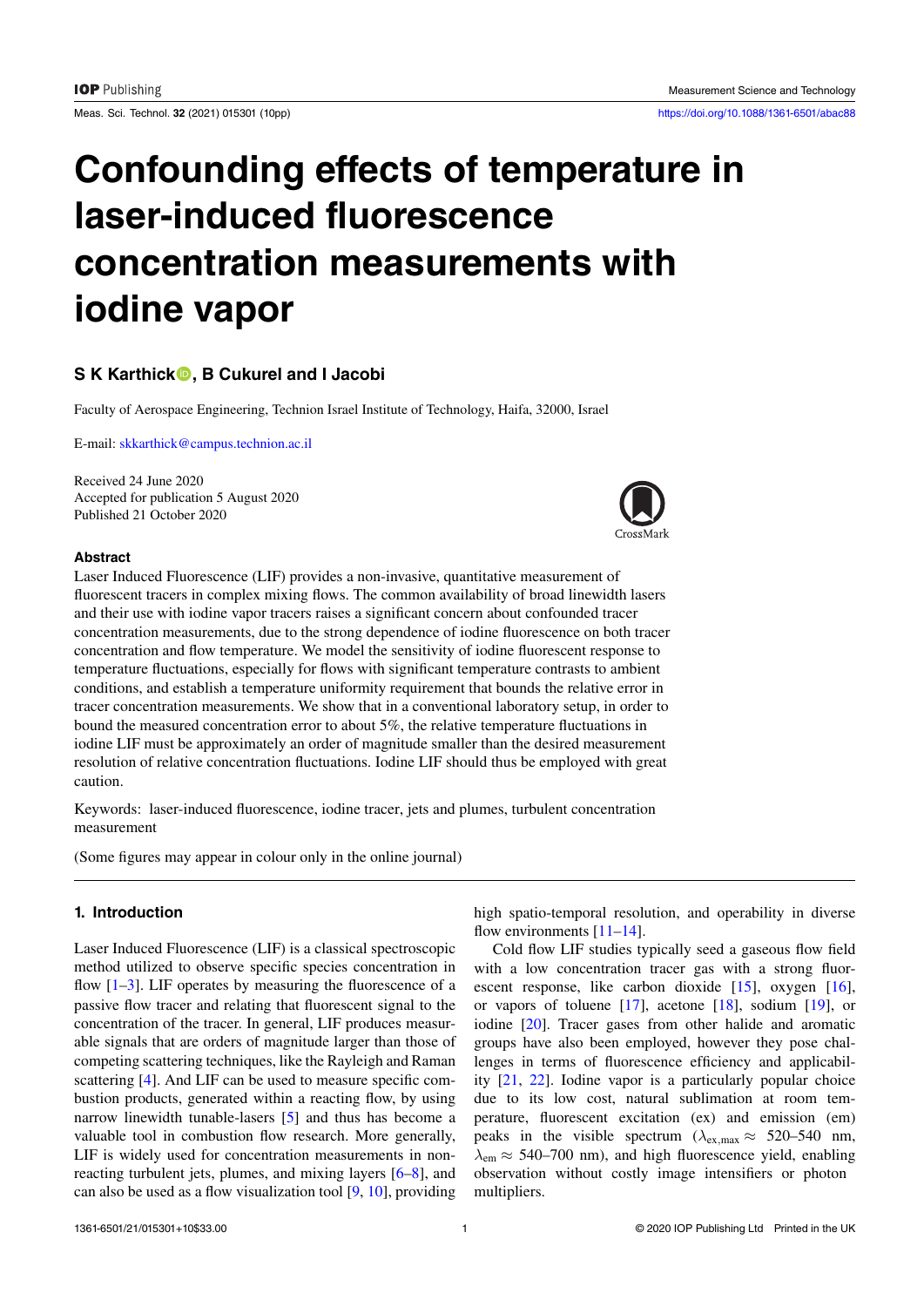| Study                                                                                            | $\lambda_{\rm in}$ [nm] | $T_t/T_r$ | U [m s <sup>-1</sup> ] | Carrier         | Detector      |
|--------------------------------------------------------------------------------------------------|-------------------------|-----------|------------------------|-----------------|---------------|
| Kido <i>et al</i> [58]                                                                           | 532                     | 1.11      | $<$ 30                 | N <sub>2</sub>  | ${}^{i}C_{S}$ |
| Kido <i>et al</i> [59]                                                                           | 532                     | 1.11      | < 13                   | Ar              | ${}^{i}C_S$   |
| Iida & Ando $[45]$                                                                               | 532                     | 1.11      | 0.3                    | $He, N_2, CO_2$ | ${}^{i}C_{S}$ |
| Kido <i>et al</i> [60]                                                                           | 532                     | 0.71      | $<$ 30                 | Ar              | ${}^{i}C_{S}$ |
| Muruganandam et al [24]                                                                          | 532                     | 1.03      | < 6                    | air             | $C_S$         |
| Wu et al $[25]$                                                                                  | 532                     | 1.22      | < 2.5                  | N <sub>2</sub>  | $C_S$         |
| Wu et al $[26]$                                                                                  | 527                     | 1.22      | < 2.5                  | N <sub>2</sub>  | $C_S$         |
| Xu <i>et al</i> $[27]$                                                                           | 527                     | 1.22      | < 2.5                  | N <sub>2</sub>  | $C_S$         |
| $C_S$ —CMOS/CCD camera sensor, <sup><i>i</i></sup> C <sub>S</sub> —intensified CCD camera sensor |                         |           |                        |                 |               |

<span id="page-1-0"></span>**Table 1.** Examples of iodine LIF concentration measurements in incompressible, turbulent jets and plumes using broad linewidth  $(\Delta\lambda_{\rm in} \sim 0.1 \text{ nm})$  laser light source.

Iodine vapor was first used as a LIF tracer by Hiller & Schmidt-Ott(1977) [[9\]](#page-7-6) for flow visualization of low density gas-jets. Since then, iodine vapor has been employed for flow visualization over a wide range of flow regimes: subsonic [\[23](#page-8-8)[–27](#page-8-7)], transonic [\[4](#page-7-2), [28](#page-8-9)], supersonic [\[10](#page-7-7), [29](#page-8-10), [30\]](#page-8-11), hypersonic [\[31](#page-8-12), [32](#page-8-13)], and rarified flows[[33,](#page-8-14) [34](#page-8-15)]. Iodine vapor was also used to make quantitative measurements of flows, including pressure[[35–](#page-8-16)[38\]](#page-8-17), velocity [\[10](#page-7-7), [14,](#page-7-9) [39](#page-8-18)], temperature [\[37](#page-8-19), [40–](#page-8-20)[42\]](#page-8-21), and scalar concentration fields[[23](#page-8-8), [37](#page-8-19), [43](#page-8-22)[–47](#page-8-23)].

The primary challenge with iodine LIF is the temperature sensitivity of both its vapor saturation behavior and its fluorescence response. The saturation concentration of iodine vapor in air (calculated via Antoine's equation [\[48](#page-8-24), [49](#page-8-25)]) is far more sensitive to changes in temperature than other fluorescent tracers (like UV responsive acetone and toluene[[50,](#page-8-26) [51](#page-8-27)]), raising the possibility of local sublimation or condensation of the tracer and thus corruption of any concentration measurements. Independent of the saturation behavior, the fluorescence response of iodine vapor is also highly sensitive to small changes in temperature, *T*, and pressure, *p*. Because the scalar concentration is inferred from the fluorescence response, this temperature dependence can significantly confound LIF concentration measurements: variations in temperature will manifest themselves in the fluorescence response indistinguishably from variations in actual concentration, especially when broad linewidth laser light source is used for excitation.

The standard approach to ameliorating this temperature dependence in the fluorescent response has been the use of narrow linewidth (incident ∆*λ*in *∼* 0*.*001 nm), tunable-dye lasers. For compressible flows or flows with non-uniform temperature, i.e. where the total temperature of the flow,  $T_t$ , is different from the ambient reference temperature, *T<sup>r</sup>* , narrow linewidth lasers can be tuned to select a temperature- or pressureindependent absorption linewidth of iodine [\[22](#page-8-1), [38](#page-8-17)]. The selected absorption line determines the temperature dependency of the Boltzmann population fraction responsible for the fluorescencesignal [[52\]](#page-8-28), thereby eliminating the confounding thermodynamic influence on the concentration measurements [\[38](#page-8-17), [44](#page-8-29), [53](#page-8-30)[–55](#page-8-31)]. However, despite this solution, iodine LIF measurements of concentration are still commonly performed using narrow linewidth laser at excitation wavelengths with known temperature sensitivity, in which temperature variations were simply assumed to be negligible, without reporting a detailed sensitivity analysis [\[23](#page-8-8), [46](#page-8-32), [56](#page-8-33), [57](#page-8-34)].

The lack of reported temperature sensitivity analyses in narrow linewidth lasers has likely led to the increased use of even broad linewidth lasers for iodine LIF. Broad linewidth lasers are now a commonplace in many engineering laboratories, for use in particle-image velocimetry and general flow visualization, and these have been widely reported as an excitation source for iodine LIF, as cataloged in table [1,](#page-1-0) for a variety of flow velocities *U*, even in non-isothermal systems. These studies highlight a known but often unaddressed question: how much temperature uniformity is actually necessary in an incompressible flow to ensure that temperature variations do not confound concentration measurements? This question has particular urgency with regard to these common, broad linewidth laser light sources used for visible excitation.

In the present study, we examine the coupling between temperature, tracer concentration, and fluorescent response in an idealized, iodine LIF system for incompressible flows using a representative, broad linewidth laser ( $\Delta\lambda_{in} \sim 0.1$  nm) with incident wavelength,  $\lambda_{in} = 532$  nm, in order to obtain operating guidelines on temperature control for reliable concentration measurements. In section [2](#page-1-1), we describe the basic mechanism of LIF concentration measurements with iodine vapor and its temperature dependence; in section [3](#page-3-0), we show how tracer concentration measurements can be biased by temperature variations; in section [4](#page-4-0) we examine the sensitivity of the fluorescent response to small changes in tracer concentration and temperature, after which, in section [5,](#page-5-0) we develop a constraint on experimental temperature uniformity to ensure reliable, un-confounded concentration measurements using iodine LIF.

# <span id="page-1-1"></span>**2. LIF concentration measurement with iodine vapor**

The basic LIF technique involves exciting the fluorescent tracer with a monochromatic light source near the tracer's specific excitation wavelength,  $\lambda_{\rm ex}$ , measuring the power of the fluorescent response, and associating that response with the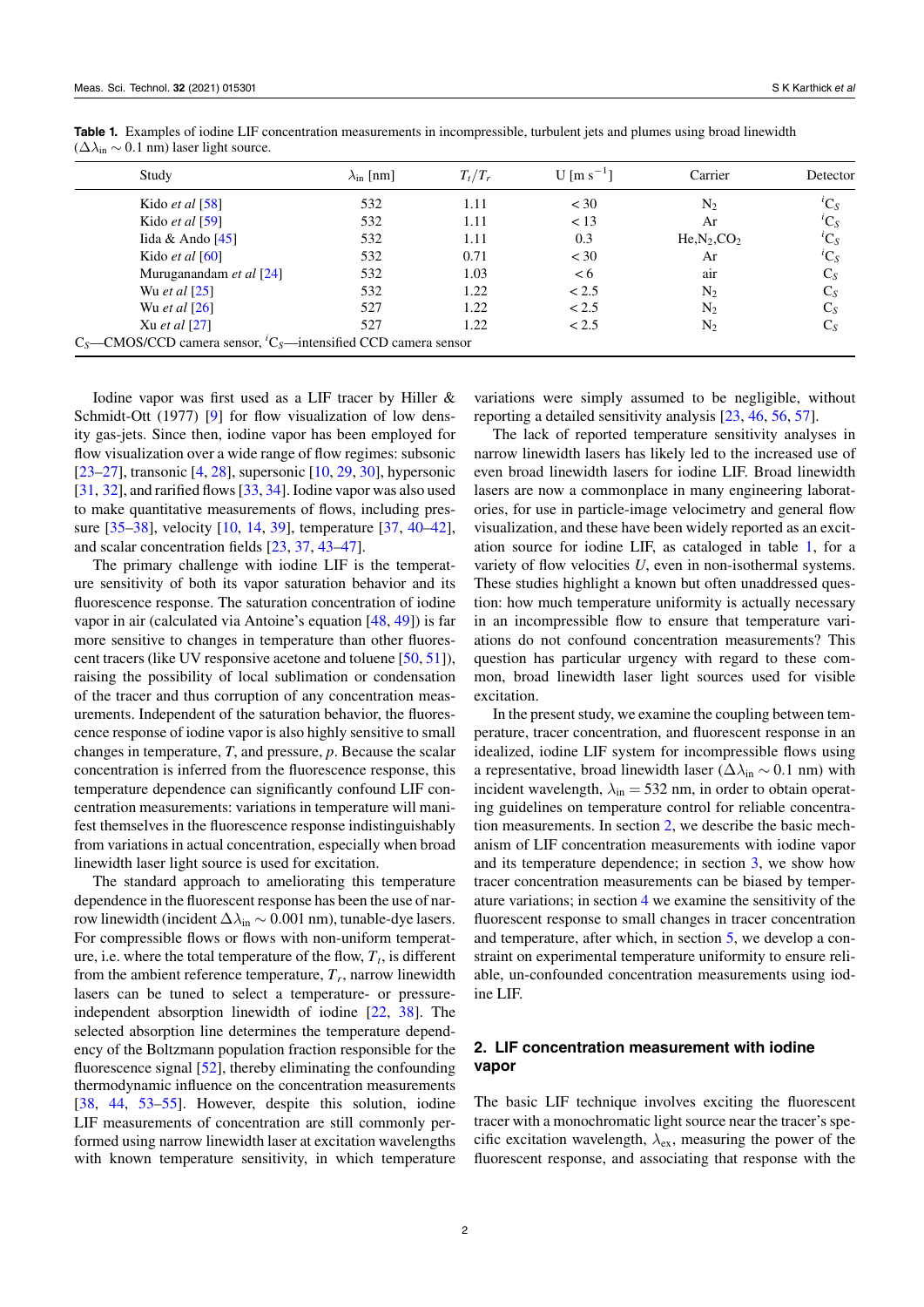<span id="page-2-0"></span>

**Figure 1.** Schematic showing the excitation of fluorescent tracer (in vapor phase) contained in a cuvette with optical path length (*l*) using an incident laser light source  $(\lambda_{in}, P_0)$ , and emission of fluorescence signal ( $\lambda_{em}$ ,  $P_{f,\text{ideal}}$ ) from the tracer.

concentration of the tracer itself. A simplified LIF configuration is illustrated in figure [1](#page-2-0), where a cuvette of air containing iodine vapor is placed in the path of a laser source emitting at incident power,  $P_0$ . That incident power will be absorbed by the iodine, exciting the tracer molecules from the ground state to a higher energy state, and emitting fluorescent light with ideal power  $P_{f,\text{ideal}}$  assuming no losses at  $\lambda_{\text{em}}$  as the molecules return to their ground state. The remaining power, *P*, not converted to a fluorescent emission, will pass through the cuvette. The fluorescence power,  $P_{f,\text{ideal}}$ , serves as a direct measure of local tracer concentration,  $C(\vec{x}, t)$ , where  $\vec{x}$  is the local spatial coordinate and *t* is time, and can be calculated from the difference between incident and transmitted powers:

$$
P_{f,\text{ideal}} = P_0 - P \tag{1}
$$

The fluorescence power,  $P_{f,\text{ideal}}$ , can be represented by the light absorbance, *A*, which is just the logarithmic difference of the incident to transmitted powers

$$
A = \log_{10} P_0 - \log_{10} P \tag{2}
$$

Applying the Lambert-Beer law then allows us to relate the absorbance to the local tracer concentration, *C*, the optical light path, *l*, and an absorptivity factor,  $\varepsilon(p, T)$ , as:

$$
A = -\log_{10}\left(\frac{P}{P_0}\right) = -\log_{10}\left(1 - \frac{P_{f,\text{ideal}}}{P_0}\right) = \epsilon(p, T)Cl \quad (3)
$$

Thus we can measure the local tracer concentration by measuring the fluorescent and incident powers,

$$
P_{f,\text{ideal}}(p,T,C) = P_0 \left( 1 - 10^{-\epsilon(p,T) \, C} \right). \tag{4}
$$

However, the actual fluorescent power, *P<sup>f</sup>* , will differ from the idealized power, *Pf,*ideal, due to energetic losses in the fluorescence system. The nature of these losses is specific to the details of the incident light and the tracer molecule, as explained below.

The incident light source in LIF can have a significant impact on the temperature sensitivity of the resulting fluorescent power. Incident light is never purely monochromatic, and thus is described with a linewidth,  $\Delta\lambda_{\text{in}}$  defined by the fullwidth at half-maximum output intensity of the light source. Similarly, the tracer molecules themselves absorb incident light over a range of wavelengths. Because iodine is a heavy, diatomic species, it contains numerous absorption lines in the visible spectrum[[22\]](#page-8-1). Because the dependence of fluorescence power on pressure (*p*) and temperature (*T*) varies by absorption line, specific isolated wavelengths with very small temperature or pressure variation can be targeted with narrow linewidth lasers to excite isolated absorption lines of iodine vapor, as noted above, to ensure that measurements are not significantly biased by changing thermodynamic conditions. However, most lasers commonly available in flow research (e.g. pulsed lasers like Nd:YAG 532 nm, Nd:YLF 527 nm, or continuous lasers like Ar-Ion 514.5 nm, without intracavity etalon, and diode pumped solid-state lasers like DPSS 532 nm) have a broad linewidth (∆*λ*in *∼*0.1 nm), making this type of absorption line targeting impossible. Broad linewidth lasers produce fluorescence over multiple wavelengths, including wavelengths that may be highly sensitive to changes in temperature or pressure[[58\]](#page-8-2). But, despite this potential for thermodynamic bias of fluorescence measurements, broad linewidth lasers have still been widely used for measuring iodine concentration (noted above and in table [1](#page-1-0)).

In addition to the temperature dependence of fluorescent power due to the broad linewidth lasers, there are also natural energetic losses in the fluorescence emission that result in a reduction of the power output (internal conversion, inter-system crossing, vibrational relaxation, phosphorescence, collisional quenching with carrier gas, and selfcollisionalquenching)  $[12, 13, 52, 61]$  $[12, 13, 52, 61]$  $[12, 13, 52, 61]$  $[12, 13, 52, 61]$  $[12, 13, 52, 61]$  $[12, 13, 52, 61]$  $[12, 13, 52, 61]$  $[12, 13, 52, 61]$  $[12, 13, 52, 61]$ . Hence, the actual  $P_f$ can be represented in terms of a fluorescence efficiency (or fluorescence yield),  $\Phi(p, T)$ , that depends on pressure and temperature, such that

$$
P_f = \Phi(p, T) P_{f, \text{ideal}} = \Phi(p, T) (P_0 - P).
$$
 (5)

<span id="page-2-1"></span>The fluorescence efficiency,  $\Phi(p, T)$ , can be represented in terms of the ratio of the actual emission lifetime of the fluorescence,  $\tau$ , to its idealized emission lifetime,  $\tau_0$ , as  $\Phi = \tau/\tau_0$ [[61\]](#page-9-2). Quenching (*Q*) of the florescence (by collision of tracer molecules with themselves or with the carrier gas molecules) reduces the idealized emission lifetime and thus reduces the actual fluorescent power output, *P<sup>f</sup>* . The idealized emission lifetime,  $\tau_0$ , automatically takes into account non-quenching losses, and can be described in terms of radiative  $(k_r)$  and non-radiative  $(k_{nr})$  loss rates, which together sum to Einstein's coefficient for spontaneous emission, *A*21. Expanding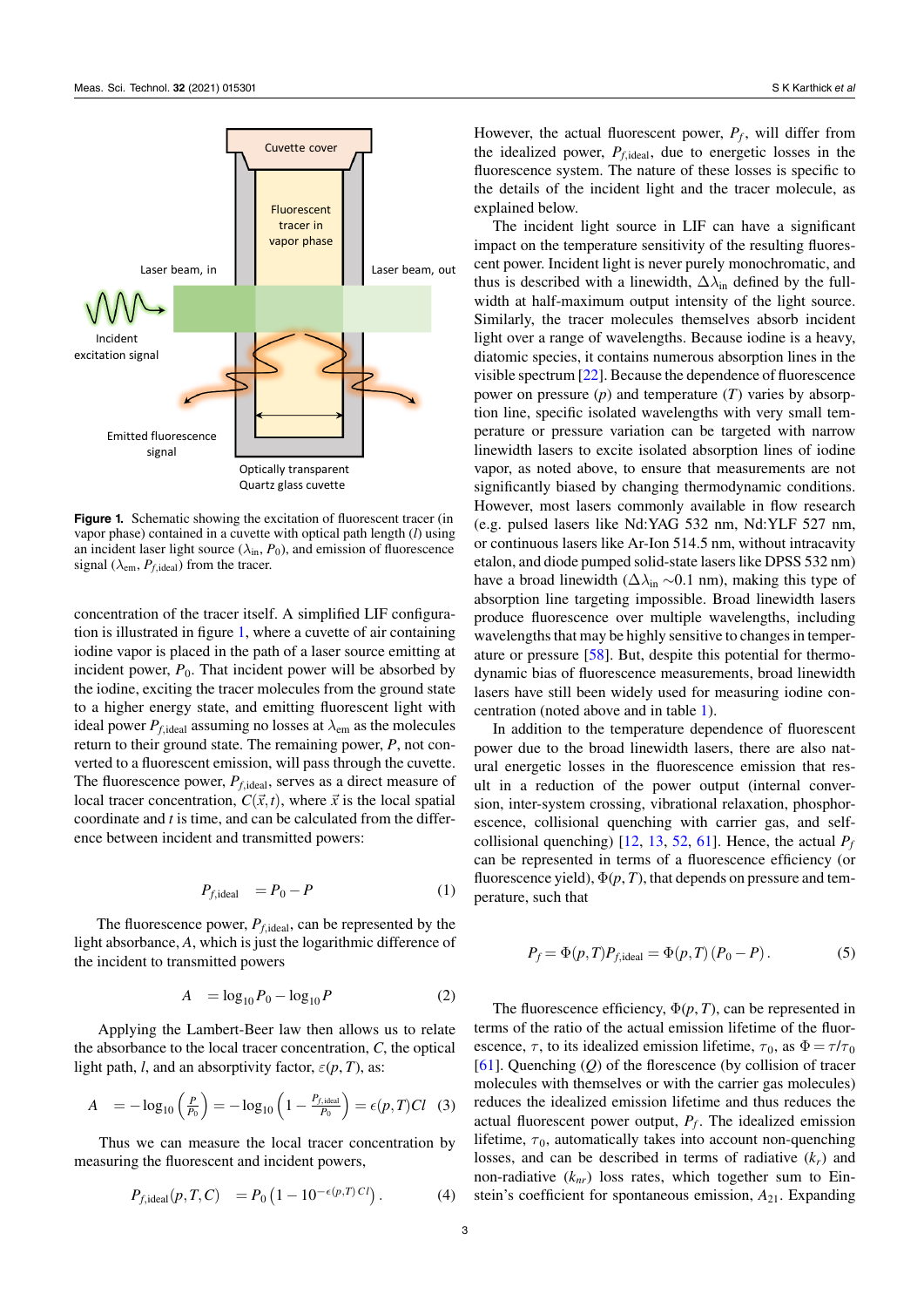the fluorescence efficiency in terms of the quenching and nonquenching loss rates yields:

<span id="page-3-1"></span>
$$
\Phi(p,T) = \frac{1/\tau_0}{1/\tau} = \frac{k_r + k_{nr}}{k_r + k_{nr} + Q(p,T)} = \frac{A_{21}}{A_{21} + Q(p,T)} \tag{6}
$$

Therefore, taking quenching losses into account, we rewrite the fluorescent power relation, equation([4\)](#page-2-1), in terms of the actual fluorescent power, as:

$$
P_f(p,T,C) = \Phi(p,T)P_0\left(1 - 10^{-\epsilon(p,T)Cl}\right) \tag{7}
$$

As before, the fluorescent power is a direct function of concentration, *C*, but also depends directly on temperature and pressure. In the case of incompressible flow, the static pressure change is typically negligible and hence, the absorptivity and the quenching rate dependence on  $p$  can be neglected  $[37]$ , [38,](#page-8-17) [41,](#page-8-35) [49\]](#page-8-25), leaving:

<span id="page-3-3"></span>
$$
P_f(T, C) = \Phi(T) P_0 \left( 1 - 10^{-\epsilon(T) C l} \right)
$$
 (8)

Still, the fluorescent power, temperature, and concentration are coupled, and thus to measure concentration variations alone requires precise knowledge of the extent of this coupling.

## <span id="page-3-0"></span>**3. Concentration and temperature effects on fluorescent power**

Measuring concentration as a passive scalar assumes that the concentration varies only in space and time,  $C(\vec{x}, t)$ . However, at saturation conditions, the equilibrium concentration of tracer in vapor form will, in principle, be entirely determined by the local temperature. As the local temperature changes, the saturation concentration of iodine vapor, *C<sup>s</sup>* , will also change (as described by Antoine's equation), causing excess vapor to condense or condensed iodine to sublime, until the new saturation fraction is achieved. In this case, the concentration is just a direct proxy for temperature measurements, with  $C(\vec{x}, t) = C_s(T(\vec{x}, t))$ , and for non-isothermal flows, with different Schmidt and Prandtl numbers, the concentration will then reflect some unknown blend of heat and scalar transport effects.

In order for the iodine vapor to behave as a passive scalar, the vapor system must operate below the saturation concentration (to avoid condensation), and in the absence of any additional reservoir of solid iodine (to avoid sublimation). The latter condition can be met in most experiments by regularly cleaning deposited or condensed iodine crystals from the experimental apparatus. Thus, for the remaining analysis we assume that the local concentration varies as a result of mixing, independent of temperature, and therefore focus entirely on the temperature effect with respect to the fluorescence measurement.

In order to model the fluorescent power, *P<sup>f</sup>* , produced in a typical flow system, we need to define a) the range of temperatures, *T*, and concentrations, *C*, expected, as well as b) the behavior of the fluorescence efficiency, Φ, and absorptivity, *ε*.

<span id="page-3-2"></span>

**Figure 2.** The variation of fluorescence power  $(P_f)$  for different values of iodine concentration  $(C = [0, C_i])$  and temperature  $(T = T_r \pm \Delta T)$  encountered in the hypothetical turbulent mixing system. The maximum seeding concentration is at  $C_i = C_s(T_r - \Delta T)$ ,  $C_r = C_i/2$  and  $\Delta T = 10$  K. The dash-dotted white box represents the feasible operating region expected in typical room-temperature experiments. The dashed black line represents the saturation curve  $(C_s(T))$  of iodine vapor. The red, dotted lines mark the reference temperature  $(T_r)$  and concentration  $(C_r)$ .

We consider a hypothetical turbulent mixing system, typical of many systems for which broad linewidth iodine LIF has been used: a turbulent jet seeded with iodine vapor released to a quiescent atmosphere, operating at room temperature (reference temperature  $T_r = 295$  K). The temperature expected in this flow, *T*, varies about the reference temperature by  $\Delta T$ , such that  $T = T_r \pm \Delta T$ . The minimum temperature achieved in the system limits the maximum vapor concentration, so we set the inlet vapor concentration,  $C_i \leq C_s(T_r - \Delta T)$ , such that the system is always below saturation for all possible temperatures,  $T$ . The reference concentration,  $C_r$ , is then selected as  $C_r = C_i/2$ , such that the concentration *C* can range from 0 to  $C_i$ .

The fluorescence efficiency and absorptivity functions for the model assume a typical, broad linewidth laser source  $(\Delta\lambda_{\rm in} \sim 0.1 \text{ nm}, \lambda_{\rm in} = 532 \text{ nm})$ , like the Nd:YAG laser. The fluorescent yield,  $\Phi$ , depends on  $A_{21}$  and the quenching rate,  $Q$ ,(in equation  $(6)$  $(6)$ ) which in turn depends on the molecular properties of the carrier gas and fluorescent vapor, as listed in table [2.](#page-4-1) The absorptivity,  $\varepsilon(T)$ , was measured empirically for a carrier-gas-independent iodine system at 532 nm for a broad linewidth laser by Kido *et al* [\[60](#page-9-1)]; their data was extracted (from their figure 7) and fit to a linear curve with residues of less than  $\pm$  0.1%, given by:

<span id="page-3-4"></span>
$$
\epsilon(\pm 0.1\%) = -0.348 \cdot (T - 273) + 210 \tag{9}
$$

Values of the selected broad linewidth for the visible wavelength lasers in the market are in the range of  $\Delta\lambda_{\rm in} \sim 0.05 - 0.1$  nm. Typical values of  $\varepsilon$  fall within the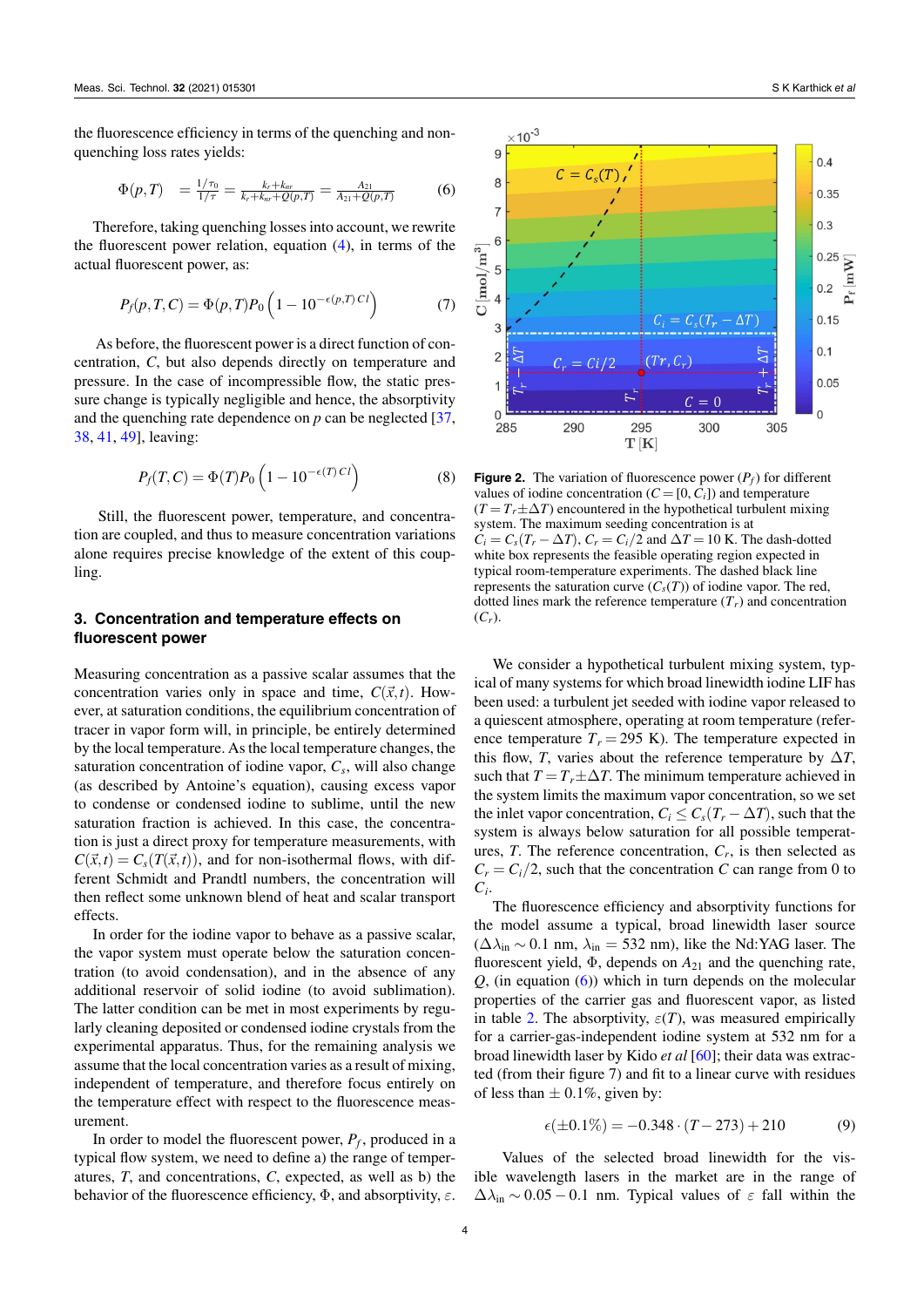<span id="page-4-1"></span>

| Symbol           | Value                                                                                                                                                                                   | Units                                                  | Description                                                                         |
|------------------|-----------------------------------------------------------------------------------------------------------------------------------------------------------------------------------------|--------------------------------------------------------|-------------------------------------------------------------------------------------|
| $\Delta T$       | 10                                                                                                                                                                                      | K                                                      | Change in temperature                                                               |
| $T_r$            | 295                                                                                                                                                                                     | K                                                      | Reference temperature                                                               |
| $P_r$            | 101325                                                                                                                                                                                  | Pa                                                     | Reference pressure                                                                  |
| $C_i$            | 0.0029                                                                                                                                                                                  | $mol \cdot m^{-3}$                                     | Initial concentration $(C_s(T_r - \Delta T))$                                       |
| $C_r$            | 0.0015                                                                                                                                                                                  | $mol \cdot m^{-3}$                                     | Reference concentration $(Ci/2)$                                                    |
| $N_A$            | $6.022 \times 10^{23}$                                                                                                                                                                  | $mol^{-1}$                                             | Avogadro Constant                                                                   |
| $k_{\rm B}$      | $1.381 \times 10^{-23}$                                                                                                                                                                 | $m^2 \cdot kg \cdot s^{-2} \cdot K^{-1}$               | <b>Boltzmann Constant</b>                                                           |
| $P_0$            | 25                                                                                                                                                                                      | W                                                      | Average laser power                                                                 |
| $\lambda_{in}$   | $532 \times 10^{-9}$                                                                                                                                                                    | $\boldsymbol{m}$                                       | Wavelength of the incident laser light                                              |
| $\tau_0$         | $2 \times 10^{-6}$                                                                                                                                                                      | S                                                      | Spontaneous natural life time of $I_2$ vapors in $X - B$ electronic system [22, 61] |
| $r_{m,c}$        | 3.94, 25.23                                                                                                                                                                             | $\times 10^{-3} \cdot \text{kg} \cdot \text{mol}^{-1}$ | Reduced Atomic mass of the carrier gas: $He$ , $N_2$ [22, 49]                       |
| $r_{m,t}$        | 126.9                                                                                                                                                                                   | $\times 10^{-3} \cdot \text{kg} \cdot \text{mol}^{-1}$ | Reduced Atomic mass of the fluorescent tracer gas: $I_2$ [22, 49]                   |
| $\sigma_c$       | 0.15, 3                                                                                                                                                                                 | $\times 10^{-20} \cdot m^2$                            | Quenching cross section of the carrier gas: $He$ , $N_2$ [22, 49]                   |
| $\sigma_t$       | 65                                                                                                                                                                                      | $\times 10^{-20} \cdot m^2$                            | Quenching cross section of the fluorescent tracer gas: $I_2$ [22, 49]               |
| $A_{21}$         | $1/\tau_0$                                                                                                                                                                              | $s^{-1}$                                               | Einstein's coefficient for spontaneous emission $[22, 61]$                          |
| $\boldsymbol{n}$ |                                                                                                                                                                                         | $m^{-3}$                                               | Total number density per unit volume                                                |
| $Q_c$            | $\frac{p_r/k_\text{B}T_r}{n\sqrt{8\pi k_\text{B}T}}\left(\frac{\sigma_c}{\sqrt{r_{m,c}/N_A}}\right) \ n\sqrt{8\pi k_\text{B}T}\left(\frac{0.025\sigma_tC_r}{\sqrt{r_{m,t}/N_A}}\right)$ | $s^{-1}$                                               | Quenching rate due to the presence of carrier gas $[22, 49]$                        |
| $Q_t$            |                                                                                                                                                                                         | $s^{-1}$                                               | Quenching rate due to the fluorescent tracer gas in the mixture $[22, 49]$          |
| $\mathcal{Q}$    | $Q_c + Q_t$                                                                                                                                                                             | $s^{-1}$                                               | Total quenching rate [22, 49]                                                       |

**Table 2.** Representative parameters for modeling fluorescent response.

bounded range for the aforementioned variations in ∆*λ*in. Hence, the analysis is expected to be widely applicably for broadband lasers in the visible spectra, although the general method can be easily applied to exceptional laser systems.

Combining the fluorescence efficiency and absorptivity functions over the expected ranges of concentration and temperature yields a model for the fluorescent power output, *P<sup>f</sup>* shown in figure [2](#page-3-2). The operating envelope for the system is illustrated as the white box in figure [2](#page-3-2), below the saturation line, with reference conditions marked in red. The general model was partially validated against specific experimental measurements by Iida & Ando  $[45]$ , with caveats and discussion provided in [A](#page-6-0). Note that while the absolute reference values reported in figure [A1](#page-7-18) are different than those used in figure [2,](#page-3-2) only the trend in relative variations is what is being validated, which shows no strong dependence on the reference[[60\]](#page-9-1). For a fixed temperature,  $P_f$  increases with *C*, as the quantity of fluorescent material increases. For a fixed concentration, *P<sup>f</sup>* decreases with *T* as quenching reduces the fluorescent output [\[49](#page-8-25)].

The dependence of fluorescent power on both temperature and concentration means that a given fluorescent power measurement does not map uniquely to a given tracer concentration; rather a variety of different tracer concentrations could produce the same power output at different temperatures. The only way to unambiguously identify concentration from iodine LIF measurements is to hold temperature fixed. All previous studies attempting to infer concentration from iodine LIF recognized this problem [\[60](#page-9-1)] and assumed that the temperature was 'constant' [\[56](#page-8-33), [59\]](#page-9-0). However, they did not report precisely how sensitive to temperature the fluorescent power measurement is, and thus what level of temperature stability control is truly required in order to justify the assumption that the temperature is effectively constant.

#### <span id="page-4-0"></span>**4. Temperature sensitivity of concentration measurements**

The goal of quantitative iodine LIF is to measure small changes in concentration, *dC*, which could represent spatial or temporal variations. At fixed temperature, these small concentration variations would result in small variations in the fluorescent power, *dP<sup>f</sup>* , but in a non-isothermal system, temperature variations, *dT*, will also contribute to the fluorescent power fluctuations. From equation([8\)](#page-3-3), we develop relations for the relative sensitivity of the fluorescent power,  $dP_f/P_f$ , as a function of the relative fluctuations of *T* and *C* about their reference points, given by:

<span id="page-4-2"></span>
$$
\frac{dP_f}{P_f} = [S_1(T, C) + S_2(T, C)] \frac{dT}{T} + S_3(T, C) \frac{dC}{C}
$$
(10)

where the functions  $S_i$  represent the effects of the fluorescent efficiency and absorptivity, given by:

$$
S_1(T, C) = \frac{d \log \Phi}{d \log T}, \quad S_2(T, C) = \frac{d \log \epsilon}{d \log T},
$$
  

$$
S_3(T, C) = \epsilon C l \frac{\log (10) 10^{-\epsilon C l}}{1 - 10^{-\epsilon C l}} \tag{11}
$$

The  $S_1$  and  $S_2$  terms exhibit weak temperature dependence compared to  $S_3$ , further suggesting that the precise functional variation of  $\Phi(T)$  and  $\varepsilon(T)$  will not strongly affect the analysis,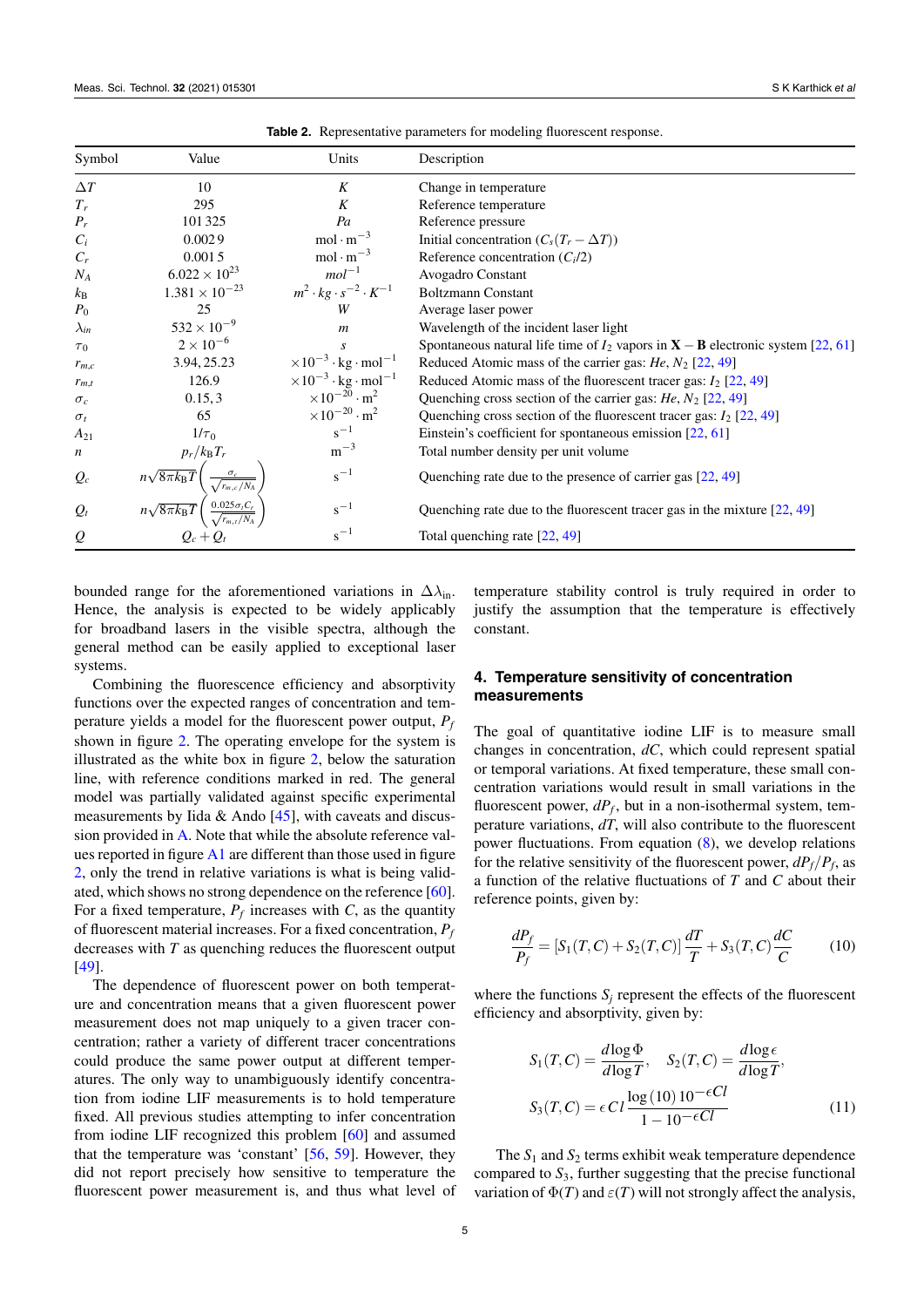and representative values should be sufficient to describe general trends.

Thesensitivity relation (equation  $(10)$  $(10)$ ) is plotted in figure  $3(a)$  $3(a)$  for  $\pm 1\%$  relative variations in concentration and temperature. A given variation in fluorescent power, *dPf/P<sup>f</sup>* , detected by a camera, could be explained by a unique variation in tracer concentration, *dC*/*C*, under truly isothermal conditions,  $dT/T = 0$ . But, if there actually exists a finite temperature variation,  $dT/T \neq 0$ , then the false assumption that  $dT/T = 0$  will result in an incorrect inference of the concentration variation, as illustrated in cartoon form in figure  $3(b)$  $3(b)$ : each point along the measured *dPf/P<sup>f</sup>* isoline represents a unique combination of (*dC*/*C*, *dT*/*T*), and thus the assumption about the unknown temperature variations in a system will dictate the inferred concentration variations. In order to employ iodine LIF for concentration measurement, we need to ascertain the maximum allowable temperature variation, *dT*/*T*, such that the fluorescent power variation is explained by changes in concentration and not changes in temperature, to some desired degree of confidence.

#### <span id="page-5-0"></span>**5. Concentration measurements confounded by temperature variations**

The primary concern with unknown temperature variations in the flow is that the actual concentration variation, *dC*/*C*, will differ from the value inferred from the fluorescent power assuming isothermal conditions,  $dC/C|_T$ . The maximum relative error tolerance,  $\alpha$ , between these two quantities can be bounded as:

$$
\alpha \le \left| \left( \frac{dC}{C} \bigg|_T - \frac{dC}{C} \right) \right| \bigg/ \left| \frac{dC}{C} \bigg|_T \right| \tag{12}
$$

Thus the sensitivity question can be phrased: given a fixed fluorescent detectability,  $dP_f/P_f$ , and a desired concentration measurement resolution (assuming isothermal conditions), $dC/C|_{T}$ , what is the maximum tolerable temperature variation, *dT*/*T*, that does not exceed the relative error level *α*?

Under isothermal conditions, the fluorescent power variation is

$$
\left. \frac{dP_f}{P_f} \right|_T = S_3 \frac{dC}{C} \bigg|_T, \tag{13}
$$

and equating this with the fluorescent power variation under actualconditions, given by equation  $(10)$  $(10)$ , yields:

$$
\left. \frac{dC}{C} \right|_T - \left. \frac{dC}{C} \right|_T = \frac{S_1 + S_2}{S_3} \frac{dT}{T}.
$$
\n(14)

Taking the magnitude of the difference between the two concentration measurements and substituting the definition of

<span id="page-5-1"></span>

**Figure 3.** (a) The variation of relative fluorescence power  $\left(\frac{dP_f}{P_f}\right)$ with relative concentration  $(dC/C)$  and relative temperature  $(dT/T)$ at reference concentration  $C_r = 0.0015$  mol m<sup>-3</sup> and temperature  $T_r = 295$  K. (b) A cartoon illustrating the difference between the concentration variation that would be inferred assuming isothermal conditions, at point **a**, with the true concentration variation taking into account temperature variations, at point **b**, for a single measurement of fluorescence power variation.

the relative error tolerance,  $\alpha$ , yields a constraint on the temperature variations:

$$
\left|\frac{dT}{T}\right| \le \alpha \left|\frac{S_3}{S_1 + S_2}\right| \left|\frac{dC}{C}\right|_T\right| \tag{15}
$$

Figure [4](#page-6-1) displays the maximum tolerable temperature variations,  $dT/T$ , for a desired relative error tolerance,  $\alpha$ , and ideal (isothermal) concentration resolution,  $dC/C|_{T}$ . For example, to measure 1% relative variations in concentration with relative error  $\alpha = 5\%$ , the maximum allowable temperature fluctuations in the system are only 0.04% of the system reference temperature.

For illustration, the relative error analysis can then be appliedto the experimental case of Iida & Ando  $[45]$  $[45]$  who used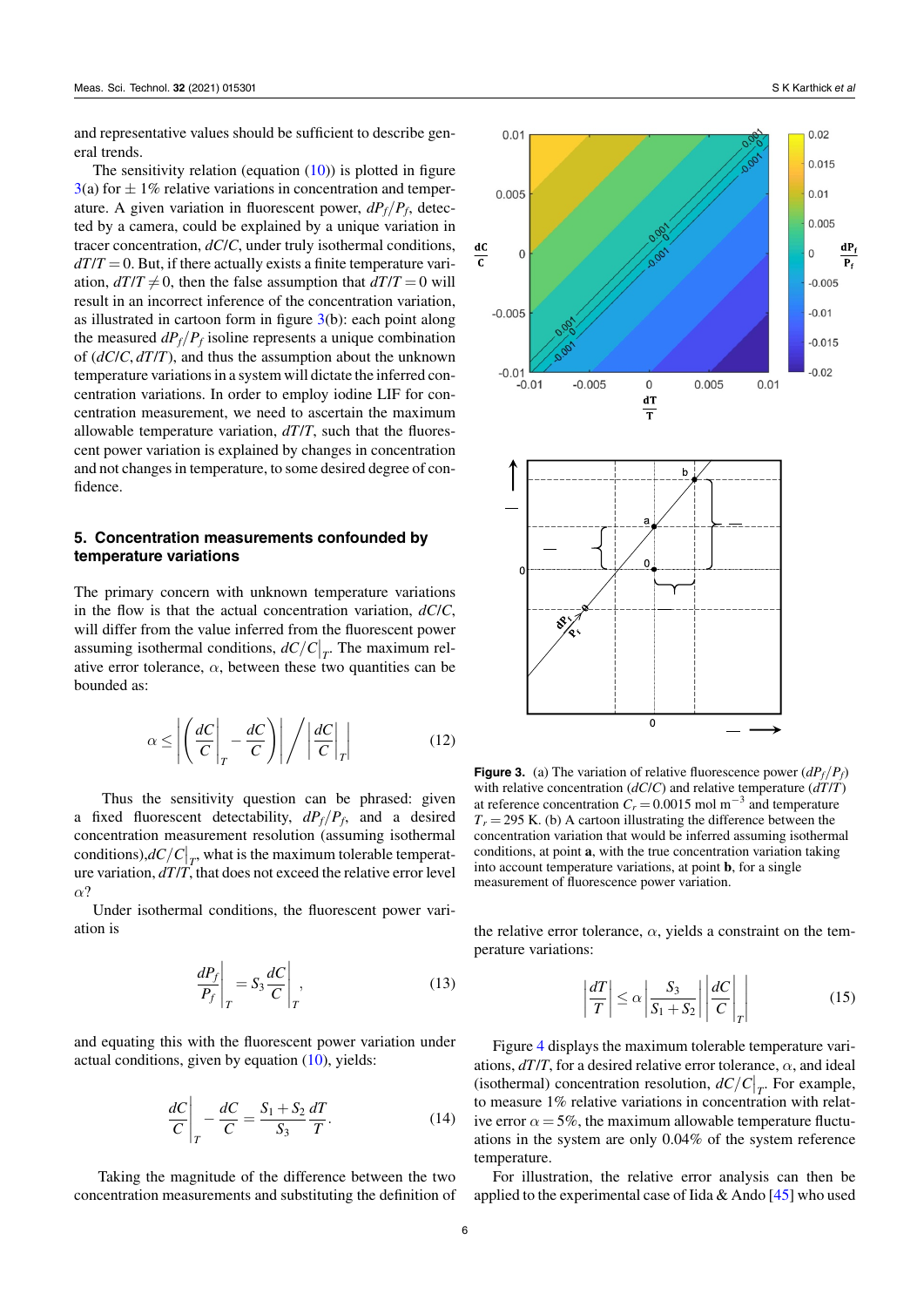<span id="page-6-1"></span>

**Figure 4.** Variation of relative temperature stability requirements,  $\frac{d}{dt}$ *|dT* $/$ *T* $|$ , for different error tolerances,  $\alpha$ , and isothermal concentration variations, *|*(*dC/C*)*|T|*.

iodine LIF to perform concentration measurements in a turbulent jet. Their camera had 256 gray scale levels to identify the flow field with a maximum molar concentration of of 30% iodine, resulting in an approximate  $dC/C|_{T} = 0.0013$ . To maintain a relative error  $\alpha = 5\%$ , the maximum relative temperature variation allowed is  $dT/T = 0.0064\%$ , resulting in an absolute temperature variation constraint of *±* 0.02 K about their reference temperature of  $T_r = 295$  K, which is exceedingly difficult to achieve for laboratory scale experiments. Indeed, even in quiescent air in a typical laboratory, variations of 0.5–3 K are expected, which translates to  $dT/T \approx 0.2-1\%$  about a reference temperature of 295 K. [\[62](#page-9-3)]. Moreover, Iida & Ando [\[45](#page-8-3)] utilized hot sonic injectors and thus significant temperature variations are expected when the jet, with fixed nozzle temperature of 333 K, exhausts to the ambient atmosphere at 300 K. Stated in reverse, with a relative temperature variation, defined between the nozzle and ambient temperatures, of  $dT/T \approx 10\%$ , the relative error predicted for their concentration measurements is  $\alpha \approx 78\%$ . In other words, the measured fluorescent power variations are mostly due to temperature variations and not concentration variations. Practically speaking, this suggests that the iodine vapor acts as a temperature indicator in systems with such high temperature variations, and extraordinary care should be take in interpreting LIF measurements.

For a modest precision requirement, with relative error  $\alpha = 5\%$ , the relative temperature stability requirements in most flow systems tend to be an order of magnitude stricter than the desired concentration resolution. For room temperature laboratory systems, this results in an impractical demand for temperature control or, at best, a relative error in concentration measurements exceeding 10%. For heated systems or systems with significant temperature variations, this predicts a nearly impossible temperature uniformity constraint.

#### **6. Conclusions**

The fluorescent emission power from iodine LIF depends on both the concentration of the iodine tracer and the temperature of the system. Because of this dual dependence, tracer concentration measurements can be highly confounded by even relatively small temperature variations in the system. By modeling the fluorescent emission in a typical iodine LIF scenario, common to many engineering laboratories, an expression was derived to relate the constraints on temperature uniformity in a system needed in order to measure a given variation in tracer concentration to within a fixed relative error. The temperature variation constraint was found to be roughly an order of magnitude finer than the desired, relative, concentration measurement resolution, and thus iodine LIF should not be used for concentration inference except in highly temperaturecontrolled environments.

#### **Acknowledgment**

The authors acknowledge the support given in part by the Technion Fine Fellowship, and thank the anonymous referees for helpful suggestions regarding appropriate caveats to this generalized modeling approach.

#### <span id="page-6-0"></span>**Appendix A. Validation of** *P<sup>f</sup>* **Model**

In order to validate the general fluorescence power prediction  $(P_f)$  from equation  $(8)$  using the absorptivity model from equa-tion [\(9](#page-3-4)),two experimental cases from Iida & Ando  $[45]$  $[45]$  were considered: (a)  $P_f$  measurements at a constant  $T = 323$  K with He as the carrier gas for different *C* between 0.075–0.15 mol m*−*<sup>3</sup> ; (b) *P<sup>f</sup>* measurements at a constant *C* = 0.052 mol m*−*<sup>3</sup>  $(C_s$  at  $T = 313$  K) with He as the carrier gas for different *T* between 315–340 K. The authors represented the fluorescence signal in-terms of luminescence intensity (*J*, W m*−*<sup>2</sup> ). In our model, the fluorescence signal is given in terms of power (*P<sup>f</sup>* , *W*). In order to convert the power to luminescence intensity, we use the reference model that the authors had used which requires light intensity (*I*, counts) as an input along with the camera's gamma (*γ*) value (where we fitted the unreported value of  $\gamma$  using the typical range for a generic, modern highspeed camera). The monochromatic radiation luminescence of a black body furnace at 1800 K given by Planck's formula has been used to convert their reported values of luminescence intensity to counts used in their reference model:

$$
\frac{J}{J_0} = \left(\frac{I}{I_0}\right)^\gamma,\tag{A1}
$$

where *J* is the monochromatic radiation luminance from the objects, *J*<sup>0</sup> is monochromatic radiation luminance from blackbody furnace at 1800 K, *I* is the intensity counts registered by the CCD/CMOS sensor from the objects,  $I_0$  is the intensity counts registered by the CCD/CMOS sensor from the blackbody furnace at 1800 K, and  $\gamma$  is the gamma value of CCD camera system.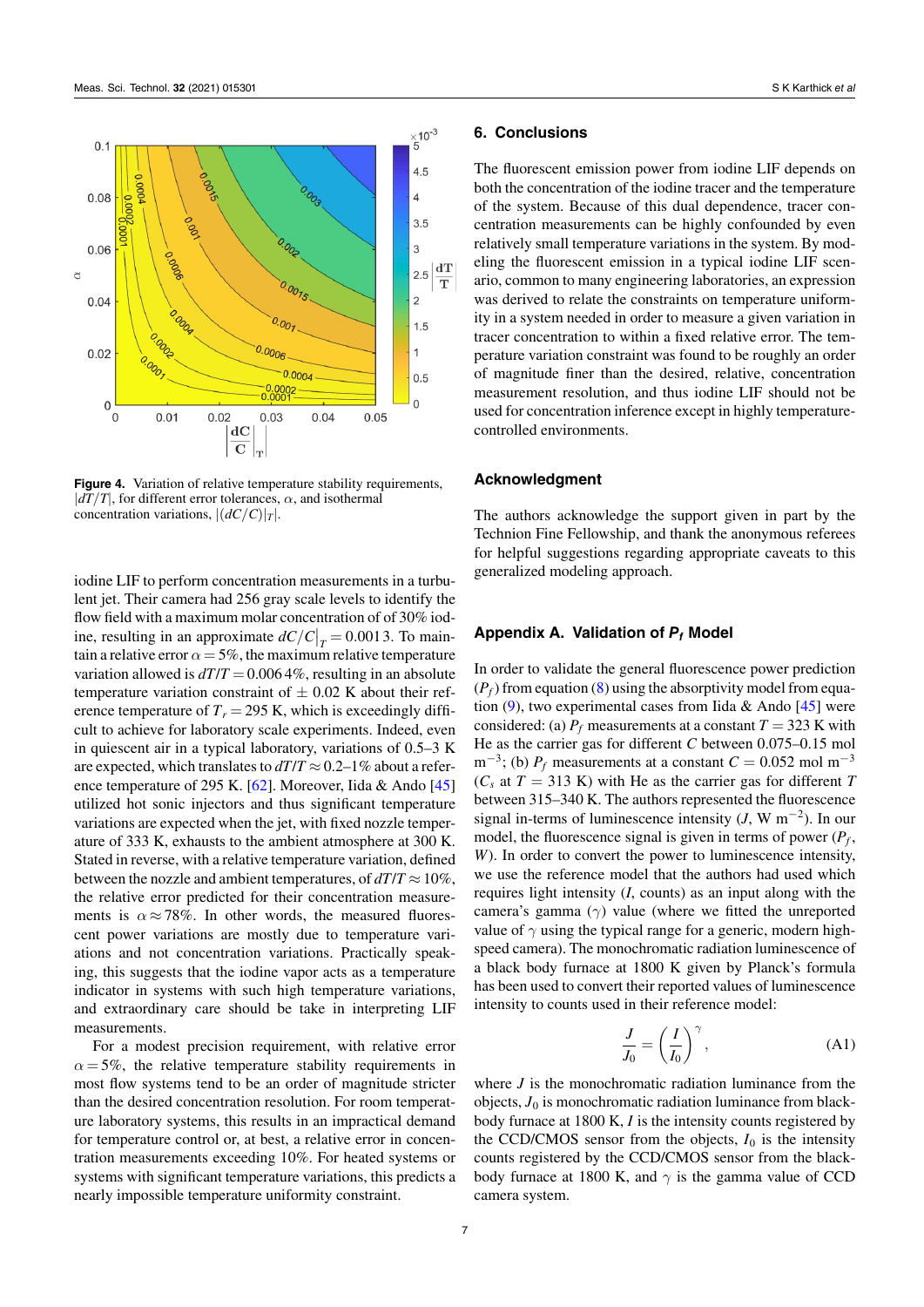<span id="page-7-18"></span>

**Figure A1.** Validation of present model with the experimental cases of Iida & Ando[[45\]](#page-8-3). (a) Fluorescence intensity *I* (a.u) variation with temperature (*T*) at a constant concentration (*C*) of 0.05 mol m*<sup>−</sup>*<sup>3</sup> ; (b) fluorescence intensity *I* (a.u) variation with concentration (*C*) at a carefully controlled constant temperature (*T*) of 313 K.

Iida  $\&$  Ando [\[45](#page-8-3)] do not report the specification of their camera, hence for the validation exercise, we assumed the characteristics of a generic 12-bit high-speed CMOS camera with a constant  $\gamma = 2.4$  and a sensitivity of 20 counts/ $\mu$ *W*. In reality,  $\gamma$  varies with incoming light intensity and may require more detailed, system-specific modeling, although the constant  $\gamma$  approximation is widely applicable for modern, high-speed cameras. Similarly, the present modeling framework does not include other system-specific optical efficiency terms that result from the particular placement of a camera in a given experiment, the laser fluctuations specific to a particular make of laser, transmission losses due to the particular choice of optics, and fluorescence signal quenching from the particular transmission medium. All of these experimentspecific features could be easily added to this general modeling framework by the researcher in the field, in order to adapt the predictions to a specific experiment. However, for the purpose of developing an analytical framework for approaching the sensitivity analysis, these details were not included, and the simplified model framework was compared to previously reported experiments, which used He as a carrier gas, by recalculating a plot similar to figure [2](#page-3-2) with this carrier gas, as a test of robustness. The final validation of the present analysis with these experiments is plotted in figure  $A1$ , where the relative variations are captured by the slope, without regard to the arbitrary reference values. The small deviation in the slope between the model and experiments in figure  $A1(a)$  $A1(a)$  is likely a result of the uncertainty in experimental measurements, and the simplified modeling functions assumed for the unreported parameters, noted above. But, considering the simplifying assumptions, the modeling framework appears quite robust to these experiment-specific uncertainties over a wide range of near-'room-temperature' lab situations.

### **ORCID iD**

S K Karthick **I** <https://orcid.org/0000-0003-1285-9771>

#### **References**

- <span id="page-7-0"></span>[1] Daily J W 1976 Laser induced fluorescence as an engineering tool *Proc. SPIE* **[82](https://doi.org/10.1117/12.954886)** [146–51](https://doi.org/10.1117/12.954886)
- [2] Miles R B and Lempert W R 1997 Quantitative flow visualization in unseeded flows *Ann. Rev. Fluid Mech.* **[29](https://doi.org/10.1146/annurev.fluid.29.1.285)** [285–326](https://doi.org/10.1146/annurev.fluid.29.1.285)
- <span id="page-7-1"></span>[3] Yang Z, Xin Y, Peng J and Jianlong Zhang 2019 Laser technology and its applications *Quantitative Planar Laser-Induced Fluorescence Technology* Yufei M (Rijeka: IntechOpen) <https://doi.org/10.5772/intechopen.79702>
- <span id="page-7-2"></span>[4] Wang K C, Smith O I and Karagozian A R 1995 In-flight imaging of transverse gas jets injected into compressible crossflows *AIAA J.* **[33](https://doi.org/10.2514/3.12977)** [2259–63](https://doi.org/10.2514/3.12977)
- <span id="page-7-3"></span>[5] Paul P H and Hanson R K 1990 Applications of planar laser induced fluorescence diagnostics to reacting flows *26th Joint Propulsion Conf.* AIAA <https://doi.org/10.2514/6.1990-1848>
- <span id="page-7-4"></span>[6] Rapagnani N L and Davis S J 1979 Laser-induced i2 fluorescence measurements in a chemical laser flowfield *AIAA J.* **[17](https://doi.org/10.2514/3.7635)** [1402–4](https://doi.org/10.2514/3.7635)
- [7] Rapagnani N L and Davis S L 1985 Laser-induced fluorescence: A diagnostic for fluid mechanics: Laser-induced fluorescence opens a new field of nonintrusive flowfield diagnostics *Lasers Appl.* **4** 127–31
- <span id="page-7-5"></span>[8] Karthick S K, Rao S M V, Jagadeesh G and Reddy K P J 2017 Passive scalar mixing studies to identify the mixing length in a supersonic confined jet *Exp. Fluids* **[58](https://doi.org/10.1007/s00348-017-2342-x)** [20](https://doi.org/10.1007/s00348-017-2342-x)
- <span id="page-7-6"></span>[9] Hiller W J and Schmidt-Ott W D 1977 Visualization of low density gas-jets by laser induced fluorescence *ICIASF '77- Int. Congress on Instrumentation in Aerospace Simulation Facilities* 68–73
- <span id="page-7-7"></span>[10] Teshima K, Moriya T and Mori T 1984 Visualization of a free jet by a laser induced fluorescence method *Aeronautical Space Sci. Japan* **[32](https://doi.org/10.2322/jjsass1969.32.309)** [309–12](https://doi.org/10.2322/jjsass1969.32.309)
- <span id="page-7-8"></span>[11] Hanson R K 1988 Planar laser-induced fluorescence imaging *J. Quant. Spectrosc. Radiat. Transfer* **[40](https://doi.org/10.1016/0022-4073(88)90125-2)** [343–62](https://doi.org/10.1016/0022-4073(88)90125-2)
- <span id="page-7-16"></span>[12] Telle H H, Urena A G and Donovan R J 2007 *Laser Chemistry: Spectroscopy Dynamics and Applications* (Chichester: Wiley)
- <span id="page-7-17"></span>[13] Sauer M, Hofkens J and Enderlein J 2011 *Handbook of Fluorescence Spectroscopy and Imaging* (Wiley-VCH Verlag GmbH & Co. KGaA) Weinheim <https://doi.org./10.1002/9783527633500>
- <span id="page-7-9"></span>[14] Hassa C, Paul P H and Hanson R K 1987 Laser-induced fluorescence modulation techniques for velocity measurements in gas flows *Exp. Fluids* **[5](https://doi.org/10.1007/BF00279736)** [240–6](https://doi.org/10.1007/BF00279736)
- <span id="page-7-10"></span>[15] Lee T, Jeffries J B, Hanson R K, Bessler W G and Schulz C 2004 Carbon dioxide uv laser-induced fluorescence imaging in high-pressure flames *42nd AIAA Aerospace Sciences Meeting and Exhibit* Reno, Nevada AIAA [177–82](https://doi.org/10.2514/6.2004-386)
- <span id="page-7-11"></span>[16] Alden M, Hertz H M, Svanberg S and Wallin S 1984 Imaging laser-induced fluorescence of oxygen atoms in a flame *Appl. Opt.* **[23](https://doi.org/10.1364/AO.23.003255)** [3255–7](https://doi.org/10.1364/AO.23.003255)
- <span id="page-7-12"></span>[17] Cheung B H and Hanson R K 2010 Cw laser-induced fluorescence of toluene for time-resolved imaging of gaseous flows *Appl. Phys. B: Lasers Opt.* **[98](https://doi.org/10.1007/s00340-009-3785-4)** [581–91](https://doi.org/10.1007/s00340-009-3785-4)
- <span id="page-7-13"></span>[18] Lozano A, Yip B and Hanson R K 1992 Acetone: a tracer for concentration measurements in gaseous flows by planar laser-induced fluorescence *Exp. Fluids* **[13](https://doi.org/10.1007/BF00223244)** [369–76](https://doi.org/10.1007/BF00223244)
- <span id="page-7-14"></span>[19] Weiland K J R, Wise M L and Smith G P 1993 Laser-induced fluorescence detection strategies for sodium atoms and compounds in high-pressure combustors *Appl. Opt.* **[32](https://doi.org/10.1364/AO.32.004066)** [4066–73](https://doi.org/10.1364/AO.32.004066)
- <span id="page-7-15"></span>[20] Zucco M, Robertsson L and Wallerand J 2013 Laser-induced fluorescence as a tool to verify the reproducibility of iodine-based laser standards: A study of 96 iodine cells *Metrologia* **[50](https://doi.org/10.1088/0026-1394/50/4/402)** [402–8](https://doi.org/10.1088/0026-1394/50/4/402)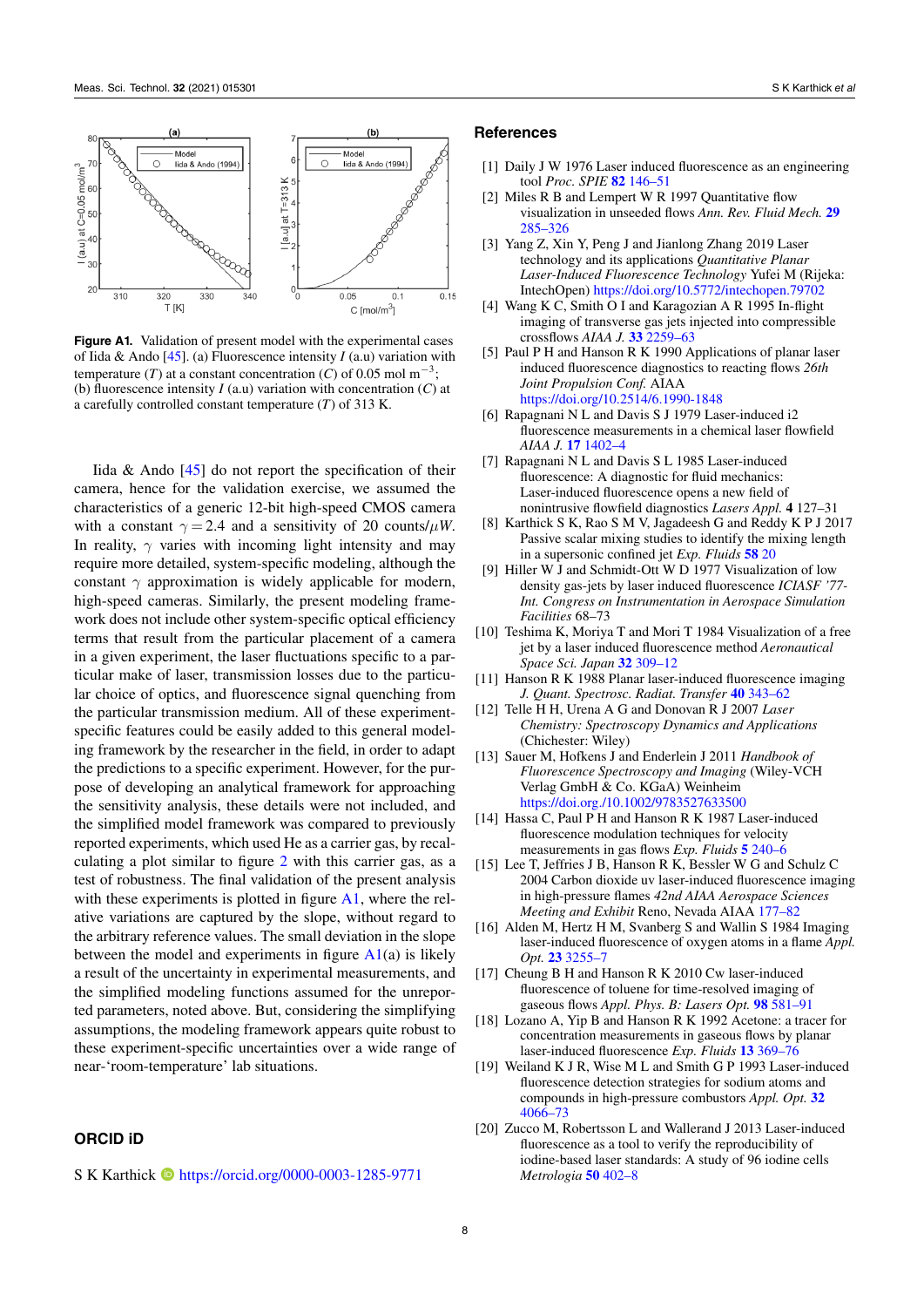- <span id="page-8-0"></span>[21] McDaniel J C 1982 Transverse gas jet injection behind a rearward-facing step investigation of laser induced iodine fluorescence for the measurement of density in compressible flows *PhD Thesis*, Stanford University 129
- <span id="page-8-1"></span>[22] Hiller B and Hanson R K 1990 Properties of the iodine molecule relevant to laser-induced fluorescence experiments in gas flows *Exp. Fluids* **[10](https://doi.org/10.1007/BF00187865)** [1–11](https://doi.org/10.1007/BF00187865)
- <span id="page-8-8"></span>[23] Lai M C, Jeng S M and Faeth G M 1986 Structure of turbulent adiabatic wall plumes *ASME: J. Heat Trans.* **[108](https://doi.org/10.1115/1.3247019)** [827–34](https://doi.org/10.1115/1.3247019)
- <span id="page-8-4"></span>[24] Muruganandam T M, Lakshmi S, Ramesh A A, Viswamurthy S R, Sujith R I and Sivaram B M 2002 Mixing of transversely injected jets into a crossflow under low-density conditions *AIAA J.* **[40](https://doi.org/10.2514/2.1799)** [1388–94](https://doi.org/10.2514/2.1799)
- <span id="page-8-5"></span>[25] Wu Y, Xu W, Lei Q and Single-shot L M 2015 volumetric laser induced fluorescence (vlif) measurements in turbulent flow seeded with iodine *Opt. Express* **[23](https://doi.org/10.1364/OE.23.033408)** [11](https://doi.org/10.1364/OE.23.033408)
- <span id="page-8-6"></span>[26] Wu Y, Xu W and Ma L 2018 Kilohertz vlif (volumetric laser induced fluorescence) measurements in a seeded free gas-phase jet in the transitionally turbulent flow regime *Opt. Lasers Eng.* **[102](https://doi.org/10.1016/j.optlaseng.2017.10.004)** [52–8](https://doi.org/10.1016/j.optlaseng.2017.10.004)
- <span id="page-8-7"></span>[27] Xu W, Liu N and Ma L 2018 Super resolution plif demonstrated in turbulent jet flows seeded with i2 *Opt. Laser Technol.* **[101](https://doi.org/10.1016/j.optlastec.2017.11.024)** [216–22](https://doi.org/10.1016/j.optlastec.2017.11.024)
- <span id="page-8-9"></span>[28] Inoue M, Masuda M, Furukawa M and Muraishi T 1995 Diagnosis of a three-dimensional transonic flow by measuring temperature distribution with a laser-induced fluorescence technique *Trans. Japan Soc. Mech. Eng.* B **[61](https://doi.org/10.1299/kikaib.61.3230)** [3230–5](https://doi.org/10.1299/kikaib.61.3230)
- <span id="page-8-10"></span>[29] Cenkner Jr A A and Driscoll R J 1982 Laser-induced fluorescence visualization on supersonic mixing nozzles that employ gas-trips *AIAA J.* **[20](https://doi.org/10.2514/3.7945)** [812–19](https://doi.org/10.2514/3.7945)
- <span id="page-8-11"></span>[30] Zagidullin M V, Torbin A P and Chernyshov A A 2015 Gas flow visualization using laser-induced fluorescence *Procedia Eng.* **[106](https://doi.org/10.1016/j.proeng.2015.06.012)** [92–6](https://doi.org/10.1016/j.proeng.2015.06.012)
- <span id="page-8-12"></span>[31] Exton R J, Balla R J, Shirinzadeh B, Hillard M E and Brauckmann G J 1999 Flow visualization using fluorescence from locally seeded i2 an arf excimer laser *Exp. Fluids* excited by **[26](https://doi.org/10.1007/s003480050296)** [335–9](https://doi.org/10.1007/s003480050296)
- <span id="page-8-13"></span>[32] McDaniel J C, Cordoni J R, Alkandry H and Boyd I D 2013 Propulsion deceleration studies using planar laser induced iodine fluorescence and computational fluid dynamics *J. Spacecr. Rockets* **[50](https://doi.org/10.2514/1.A32328)** [771–80](https://doi.org/10.2514/1.A32328)
- <span id="page-8-14"></span>[33] Ni-Imi T, Fujimoto T, Wakayama K and Ishida T 1992 Method for measurement of temperature in rarefied gas flowusing plif *Trans. Japan Soc. Mech. Eng.* B **[58](https://doi.org/10.1299/kikaib.58.3275)** [3275–9](https://doi.org/10.1299/kikaib.58.3275)
- <span id="page-8-15"></span>[34] Fujimoto T, Sato K, Naniwa S, Inoue T, Nakashima K and Niimi T 2001 Visualization of impinging supersonic free jet on a tilt plate by lif and psp *J. Visualization* **[4](https://doi.org/10.1007/BF03182568)** [151–8](https://doi.org/10.1007/BF03182568)
- <span id="page-8-16"></span>[35] McDaniel J C 1984 Nonintrusive pressure measurements with laser-induced iodine fluorescence Nonintrusive pressure measurements with laser-induced iodine fluorescence *Combustion Diagnostics by Nonintrusive Methods* McCay, T Roux, J Reston, VA AIAA **[12](https://doi.org/10.2514/5.9781600865657.0107.0131)** [107–31](https://doi.org/10.2514/5.9781600865657.0107.0131)
- [36] Ackermann U, Baganoff D and McDaniel J C 1985 Dependence of laser-induced fluorescence on gas-dynamic fluctuations with application to measurements in unsteady flows *Exp. Fluids* **[3](https://doi.org/10.1007/BF00285270)** [45–51](https://doi.org/10.1007/BF00285270)
- <span id="page-8-19"></span>[37] Hartfield J, Hollo R J, S D and McDaniel J C 1993 Planar measurement technique for compressible flows using laser-induced iodine fluorescence *AIAA J.* **[31](https://doi.org/10.2514/3.11355)** [483–90](https://doi.org/10.2514/3.11355)
- <span id="page-8-17"></span>[38] Lemoine F and Leporcq B 1995 An efficient optical pressure measurement in compressible flows: Laser-induced iodine fluorescence *Exp. Fluids* **[19](https://doi.org/10.1007/BF00189703)** [150–8](https://doi.org/10.1007/BF00189703)
- <span id="page-8-18"></span>[39] Hasegawa T, Miyawaki K, Yamaguchi S and Ohiwa N 1989 Concentration measurement in a jet by laser-induced

fluorescence method *Nihon Kikai Gakkai Ronbunshu, B Hen/Trans. Japan Soc. Mech. Eng.* B **[55](https://doi.org/10.1299/kikaib.55.1458)** [1458–62](https://doi.org/10.1299/kikaib.55.1458)

- <span id="page-8-20"></span>[40] Niimi T, Fujimoto T and Taoi N 1993 Analysis of flow fields of interacting parallel supersonic free jets *Trans. Japan Soc. Mech. Eng.* B **[59](https://doi.org/10.1299/kikaib.59.3325)** [3325–30](https://doi.org/10.1299/kikaib.59.3325)
- <span id="page-8-35"></span>[41] Donohue J M and McDaniel J C 1996 Jr. Computer-controlled multiparameter flowfield measurements using planar laser-induced iodine fluorescence *AIAA J.* **[34](https://doi.org/10.2514/3.13278)** [1604–11](https://doi.org/10.2514/3.13278)
- <span id="page-8-21"></span>[42] Handa T, Masuda M and Matsuo K 2005 Three-dimensional normal shock-wave/boundary-layer interaction in a rectangular duct *AIAA J.* **[43](https://doi.org/10.2514/1.12976)** [2182–7](https://doi.org/10.2514/1.12976)
- <span id="page-8-22"></span>[43] Takagi T, Kondo T, Komiyama M and Shintani Y 1988 Continuous and simultaneous measurements of concentration and velocity by laser-induced fluorescence and ldv *Trans. Japan Soc. Mech. Eng.* B **[54](https://doi.org/10.1299/kikaib.54.1179)** [1179–82](https://doi.org/10.1299/kikaib.54.1179)
- <span id="page-8-29"></span>[44] Asada N, Matsui H and Nakajima S 1991 An approach to gas flow measurement by laser induced fluorescence. application to chemical vapor deposition *Opt. Commun.* **[82](https://doi.org/10.1016/0030-4018(91)90457-O)** [267–72](https://doi.org/10.1016/0030-4018(91)90457-O)
- <span id="page-8-3"></span>[45] Iida N and Ando A 1994 Concentration measurement in a transient gas jet using the laser-induced fluorescence method *JSAE Rev.* **[15](https://doi.org/10.1016/0389-4304(94)90022-1)** [123–31](https://doi.org/10.1016/0389-4304(94)90022-1)
- <span id="page-8-32"></span>[46] Dai Z, Tseng L-K and Faeth G M 1994 Structure of round, fully developed, buoyant turbulent plumes *J. Heat Transfer* **[116](https://doi.org/10.1115/1.2911413)** [409–17](https://doi.org/10.1115/1.2911413)
- <span id="page-8-23"></span>[47] Vorobieff P, Truman C R, Ragheb A M, Elliott G S, Laystrom-Woodard J K, King D M, Carroll D L and Solomon W C 2011 Mixing enhancement in a multi-stream injection nozzle *Exp. Fluids* **[51](https://doi.org/10.1007/s00348-011-1090-6)** [711–22](https://doi.org/10.1007/s00348-011-1090-6)
- <span id="page-8-24"></span>[48] Leenson I A 2005 Sublimation of iodine at various pressures: Multipurpose experiments in inorganic and physical chemistry *J. Chem. Educ.* **[82](https://doi.org/10.1021/ed082p241)** [5](https://doi.org/10.1021/ed082p241)
- <span id="page-8-25"></span>[49] Masiello T, Vulpanovici N and Nibler J W 2003 Fluorescence lifetime and quenching of iodine vapor *J. Chem. Educ.* **[80](https://doi.org/10.1021/ed080p914)** [914–17](https://doi.org/10.1021/ed080p914)
- <span id="page-8-26"></span>[50] Smith S H and Mungal M G 1998 Mixing structure and scaling of the jet in crossflow *J. Fluid Mech.* **[357](https://doi.org/10.1017/S0022112097007891)** [83–122](https://doi.org/10.1017/S0022112097007891)
- <span id="page-8-27"></span>[51] Miller V A, Gamba M, Mungal M G and Hanson R K 2013 Single- and dual-band collection toluene plif thermometry in supersonic flows *Exp. Fluids* **[54](https://doi.org/10.1007/s00348-013-1539-x)** [1539](https://doi.org/10.1007/s00348-013-1539-x)
- <span id="page-8-28"></span>[52] Lemoine F and Grisch F 2013 Laser-Induced Fluorescence *Laser Metrology in Fluid Mechanics* Hoboken, NJ Wiley [159-222](https://doi.org/10.1002/9781118576847.ch3)
- <span id="page-8-30"></span>[53] Yamaguchi S, Hasegawa T, Miyawaki K and Ohiwa N 1989 Two-dimensional mean concentration measurement in a jet by planar laser-induced fluorescence method *Nihon Kikai Gakkai Ronbunshu, B Hen/Trans. Japan Soc. Mech. Eng.* B **[55](https://doi.org/10.1299/kikaib.55.3566)** [3566–70](https://doi.org/10.1299/kikaib.55.3566)
- [54] Hartfield R J, Hollo S D and McDaniel J C 1994 Experimental investigation of a supersonic swept ramp injector using laser-induced iodine fluorescence *J. Propulsion Power* **[10](https://doi.org/10.2514/3.23721)** [129–35](https://doi.org/10.2514/3.23721)
- <span id="page-8-31"></span>[55] Hartfield R J and Bayley D J 1996 Experimental investigation of angled injection in a compressible flow *J. Propulsion Power* **[12](https://doi.org/10.2514/3.24054)** [442–5](https://doi.org/10.2514/3.24054) Jrand
- <span id="page-8-33"></span>[56] Lai M C and Faeth G M 1987 A combined laser-doppler anemometer/laser induced fluorescence system for turbulent transport measurements *Trans. ASME* **[109](https://doi.org/10.1115/1.3248055)** [254–6](https://doi.org/10.1115/1.3248055)
- <span id="page-8-34"></span>[57] Dai Z, Tseng L K and Faeth G M 1995 Velocity statistics of round, fully developed, buoyant turbulent plumes *J. Heat Transfer* **[117](https://doi.org/10.1115/1.2822294)** [138–45](https://doi.org/10.1115/1.2822294)
- <span id="page-8-2"></span>[58] Kido A, Ogawa H and Miyamoto N 1992 Quantitative processing to calculate mixture strength in jet streams by laser-induced fluorescence of ambient-gas (lifa method) *Nihon Kikai Gakkai Ronbunshu, B Hen/Trans. Japan Soc. Mech. Eng.* B **[58](https://doi.org/10.1299/kikaib.58.3201)** [3201–7](https://doi.org/10.1299/kikaib.58.3201)